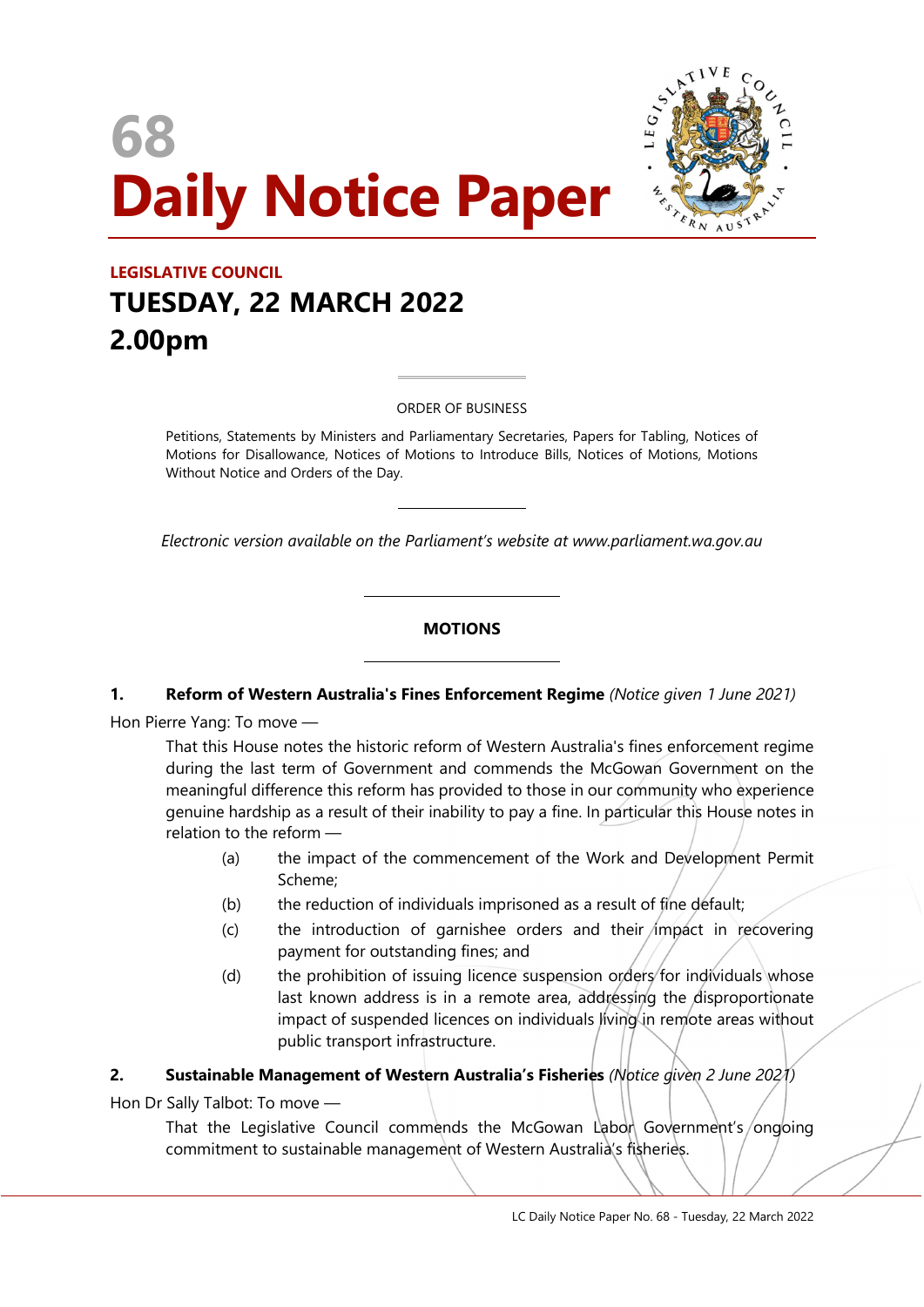# **3.** Innovation Voucher Program (Notice given 2 June 2021)

Hon Dan Caddy: To move —

That this House notes the McGowan Government's commitment to foster innovation and grow entrepreneurship in Western Australia through the successful Innovation Voucher Program and by providing initial funding for start-ups and small businesses to commercialise their ideas and create jobs.

#### 4. McGowan Labor Government - Machinery of Government Changes (Notice given 3 June 2021)

Hon Peter Collier: To move —

That this House expresses its concern with the McGowan Labor Government's machinery of government changes, in particular the establishment of the Department of Communities, in relation to, amongst other things —

- (a) the impact of the amalgamation of five departments into one with the Department of Communities upon some of Western Australia's most vulnerable people;
- (b) the issues surrounding a lack of leadership and direction within departments; and
- (c) the issues surrounding the duplication of Ministerial responsibility within amalgamated departments.

#### 5. Housing Concerns (Notice given 3 June 2021)

Hon Steve Martin: To move —

That this House expresses its concern with issues within the Housing portfolio, in particular —

- (a) the unacceptable and rising level of homelessness throughout Western Australia;
- (b) the impact of COVID-19 on affordable housing, and
- (c) the shortage of rental housing throughout Western Australia and the shortfall in government provided housing.

#### 6. World Elder Abuse Awareness (Notice given 3 June 2021)

Hon Rosetta Sahanna: To move —

That the Legislative Council notes the McGowan Government's ongoing efforts to combat elder abuse in Western Australia and recognise the importance of World Elder Abuse Awareness Day.

#### 7. Machinery of Government - Outcomes (Notice given 15 June 2021)

Hon Dr Steve Thomas: To move —

That the Legislative Council calls on the Government to identify the costs, savings and outcomes of its Machinery of Government changes implemented on 1 July 2017.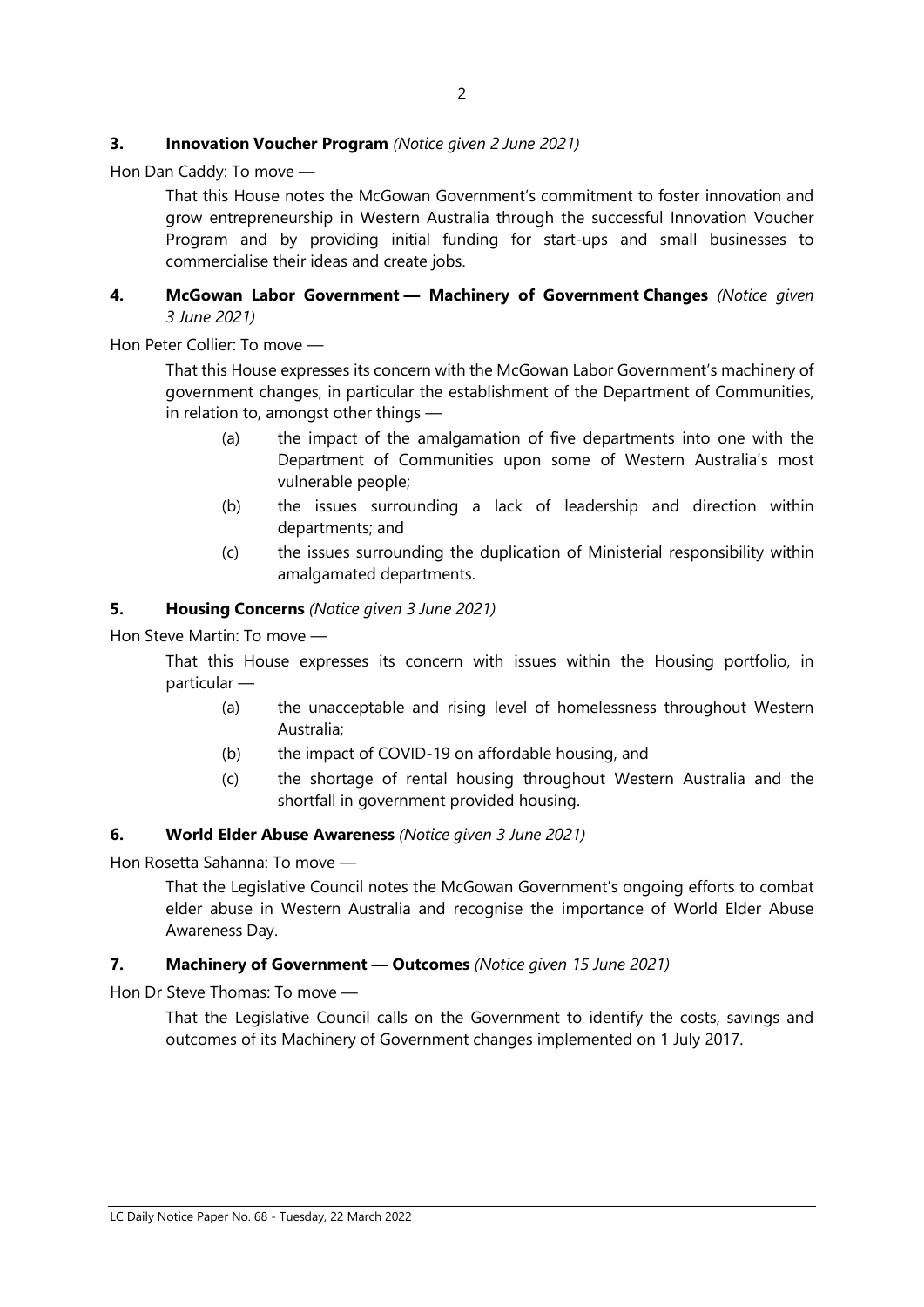# 8. Contribution of WA Police (Notice given 15 June 2021)

Hon Peter Collier: To move —

That this House —

- (1) Recognises the valuable contribution of WA Police to the State.
- (2) Encourages the Labor Government to recognise the significant pressures on all areas of the police force due to factors including —
	- (a) COVID-19;
	- (b) substance abuse throughout the community;
	- (c) cost of living pressures for officers, particularly those serving in remote and regional areas of the State; and
	- (d) increased domestic violence cases,

and calls upon the Government to provide the appropriate salary and conditions accordingly.

# 9. Improved Seniors' Safety and Security Rebate (Notice given 16 June 2021)

Hon Martin Pritchard: To move —

That the Legislative Council notes the McGowan Government's reinstatement of the improved seniors' Safety and Security Rebate and the impact that this \$16 million election commitment will have in ensuring that our seniors are protected and secure in their homes.

# 10. Investment in Early Years (Notice given 16 June 2021)

Hon Donna Faragher: To move —

That this House —

- (a) recognises that the early years are identified as a critical period in a child's life marked by rapid and significant changes in their physical, cognitive, social and emotional development; and
- (b) calls on the McGowan Government to significantly increase its investment in this critical area.

#### 11. Human Rights of People with Disability (Notice given 17 June 2021)

Hon Stephen Pratt: To move —

That the Legislative Council commends the McGowan Labor Government's ongoing commitment to individual and systemic advocacy in Western Australia in working to promote, protect and defend the human rights of people with disability.

# 12. Defence to the Presence of THC in a Driver (Notice given 22 June 2021)

Hon Dr Brian Walker: To move —

That this House urges the McGowan Government to legislate to introduce a complete defence to the presence of THC in a driver's oral fluid or blood in circumstances where —

- (a) the driver has a valid doctor's prescription for a medicine containing THC;
- (b) the offence does not involve dangerous or reckless driving; and
- (c) an officer has not established driver impairment.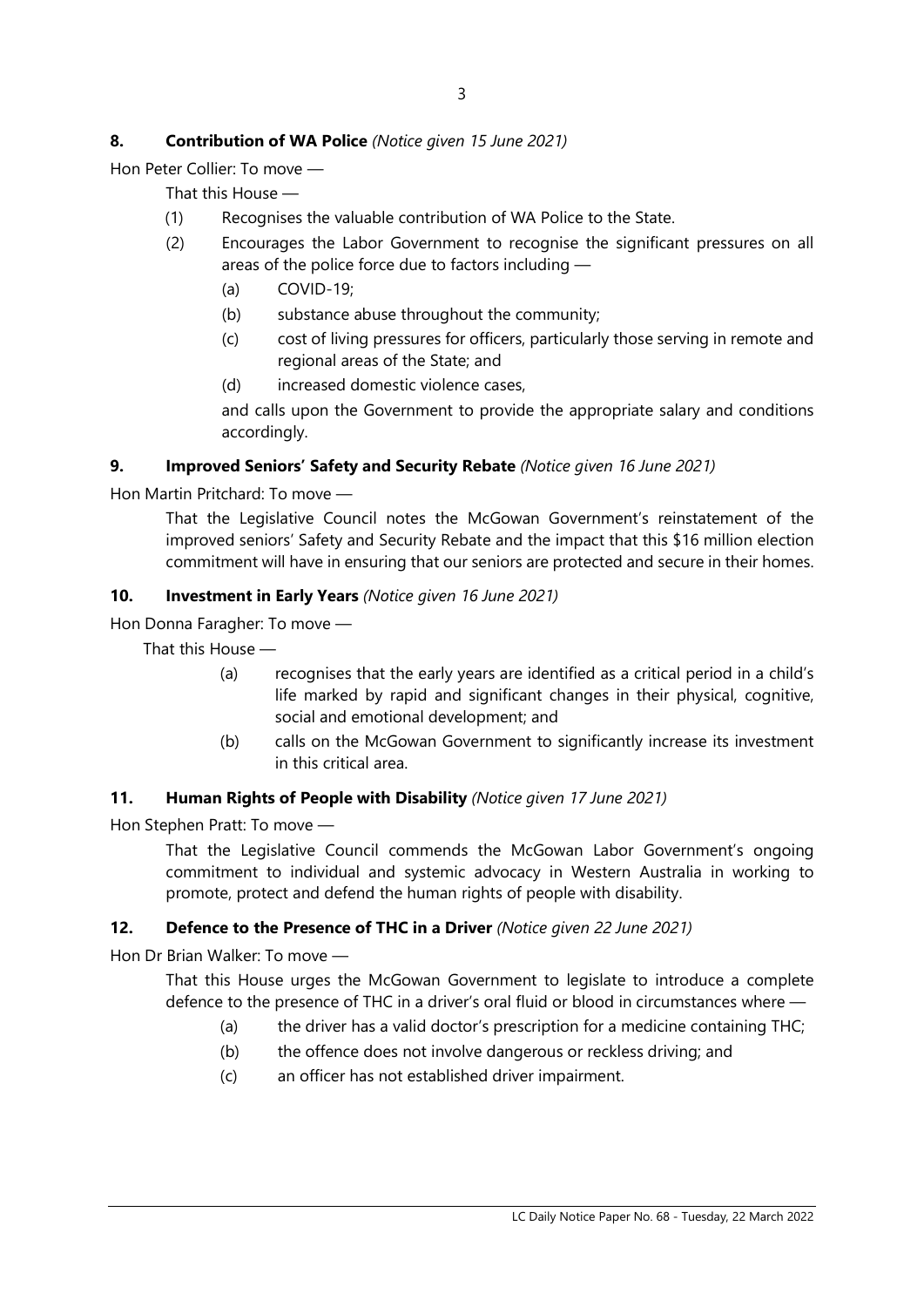# 13. Corruption and Crime Commission - Access to Documents (Notice given 24 June 2021) Hon Nick Goiran: To move —

That this House —

- (a) expresses its appreciation to the Members and staff responsible for the drafting, tabling and publishing of the  $61<sup>st</sup>$  report of the Standing Committee on Procedure and Privileges (Committee);
- (b) is concerned that good faith negotiations between the Committee and the Corruption and Crime Commission (CCC) ceased inexplicably;
- (c) notes that the Committee's audit reveals that 1,120 privileged documents were provided without parliamentary approval by the Government to the CCC;
- (d) reasserts that draft parliamentary speeches, motions and questions are subject to parliamentary privilege in the same way as confidential parliamentary committee material such as committee deliberations and draft report recommendations; and
- (e) encourages the CCC to avail itself forthwith of the opportunity to access the more than 450,000 non-privileged records.

# 14. Insurance Commission of Western Australia (Notice given 9 September 2021)

Hon Nick Goiran: To move —

That this House —

- (1) Notes that the Insurance Commission of Western Australia (Commission)
	- (a) received \$665.4 million on 11 September 2020 as its share of the settlement of the Bell Group litigation settlement;
	- (b) were not involved in the preparation of the Premier's media release on 4 October 2020 which said that every residential household would from 1 November 2020 receive a one-off \$600 electricity bill credit "funded from the recent Bell Group settlement";
	- (c) paid approximately \$200 million to the Government in 2020-21 by way of tax equivalent payments on the Bell settlement sum; and
	- (d) have covered approximately \$292 million in costs arising from the Bell litigation leaving it with an after tax net sum of \$173 million.
- (2) Expresses its concern that the Premier
	- (a) misled Western Australians when he made his electricity credit announcement on 4 October 2020; and
	- (b) did not have the Bell settlement funds when the electricity bill credits were issued.
- (3) Reminds the Premier that the funding of the Bell Group litigation was derived from a WA Inc levy imposed on motorists.
- (4) Calls on the Premier to
	- (a) acknowledge that the Commission Board owe fiduciary duties;
	- (b) undertake not to interfere with the discharge of those duties; and
	- (c) table any reports he receives from the Commission under sections 28 or 29 of the Insurance Commission of Western Australia Act 1986.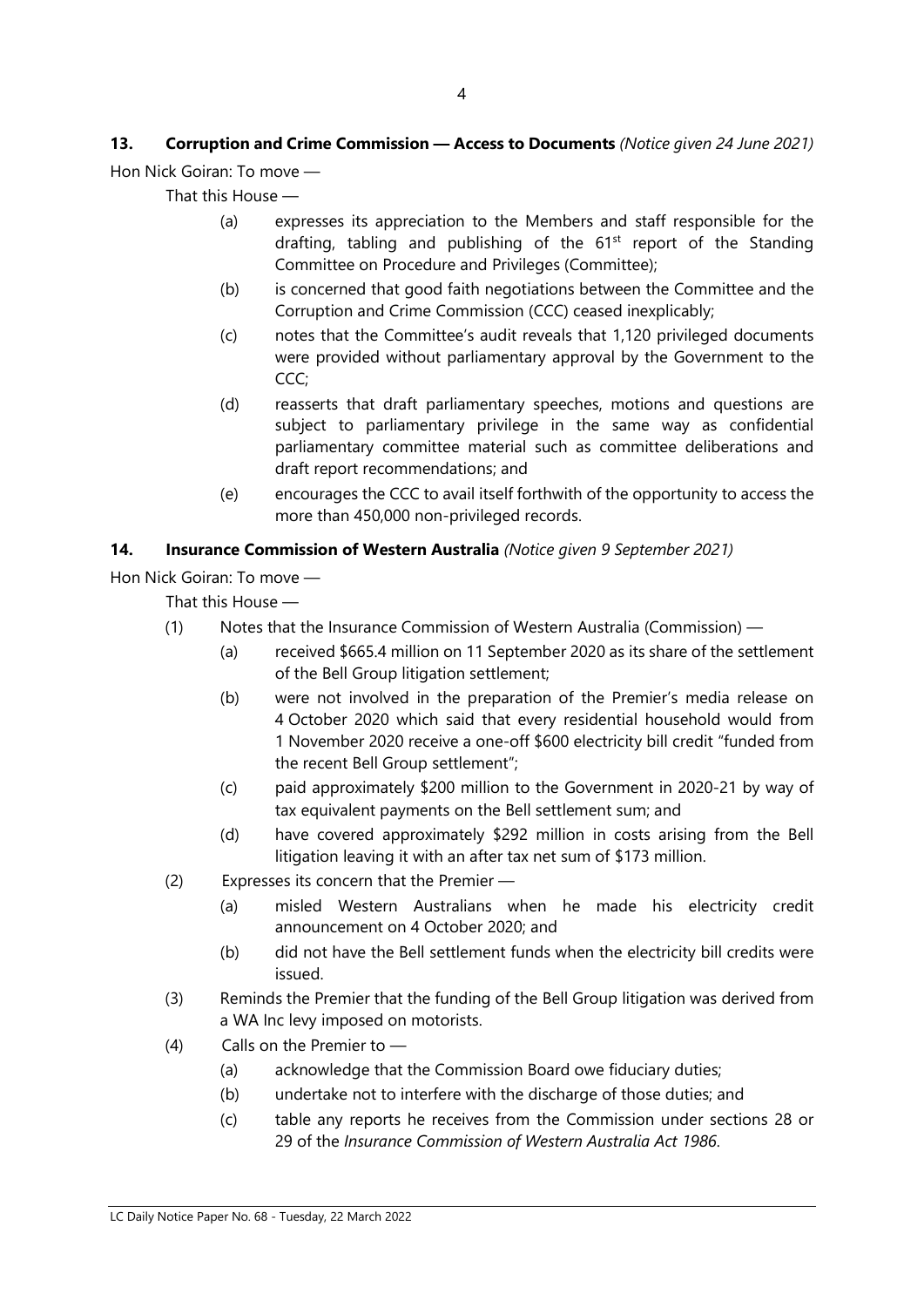#### 15. Independent Review into the Department of Communities' policies and practices in the placement of children with harmful sexual behaviours in residential care settings (Notice given 12 October 2021)

Hon Nick Goiran: To move —

That this House —

- (1) Thanks the Commissioner for Children and Young People for his Independent Review into the Department of Communities' policies and practices in the placement of children with harmful sexual behaviours in residential care settings.
- (2) Notes with grave concern the Commissioner's damning findings which expose that —
	- (a) children raised their concerns, and these were not responded to in a timely manner;
	- (b) the information and knowledge management systems of the Department are not fit for purpose and impede decision making for children and young people and organisational accountability;
	- (c) the Department does not have a cohesive or effective framework or policy, practices or services to understand and respond to children and young people with harmful sexual behaviours;
	- (d) the Department does not consistently ensure that high quality and safe care by well trained and supported staff and carers is provided to children and young people in the care of the CEO in residential care;
	- (e) the Department's risk assessment and management strategies are not effective in consistently preventing, identifying and mitigating risks to children and young people in residential care; and
	- (f) the Department's internal safeguards and review mechanisms do not contribute effectively to the safety of children and young people in residential care.
- (3) Calls on the Government to urgently provide a precise and time bound plan of how it proposes to address the Commissioner's findings and recommendations.

# 16. Amendment to Standing Orders - Removal of Prayers from Formal Business (Notice given 13 October 2021)

Hon Sophia Moermond: To move —

That Standing Order 14(1) be amended by:

- (a) deleting item (a); and
- (b) renumbering the remaining items accordingly.

# 17. **Elder Abuse** (Notice given 15 February 2022)

Hon Nick Goiran: To move —

That this House —

- (a) reminds the McGowan Labor Government that its January 2017 election manifesto on responding to elder abuse promised that it would "expedite" amendments to the law surrounding enduring powers of attorney and guardianship;
- (b) notes that on 13 September 2017 the Legislative Council established, on the motion of the Opposition, the Select Committee into Elder Abuse;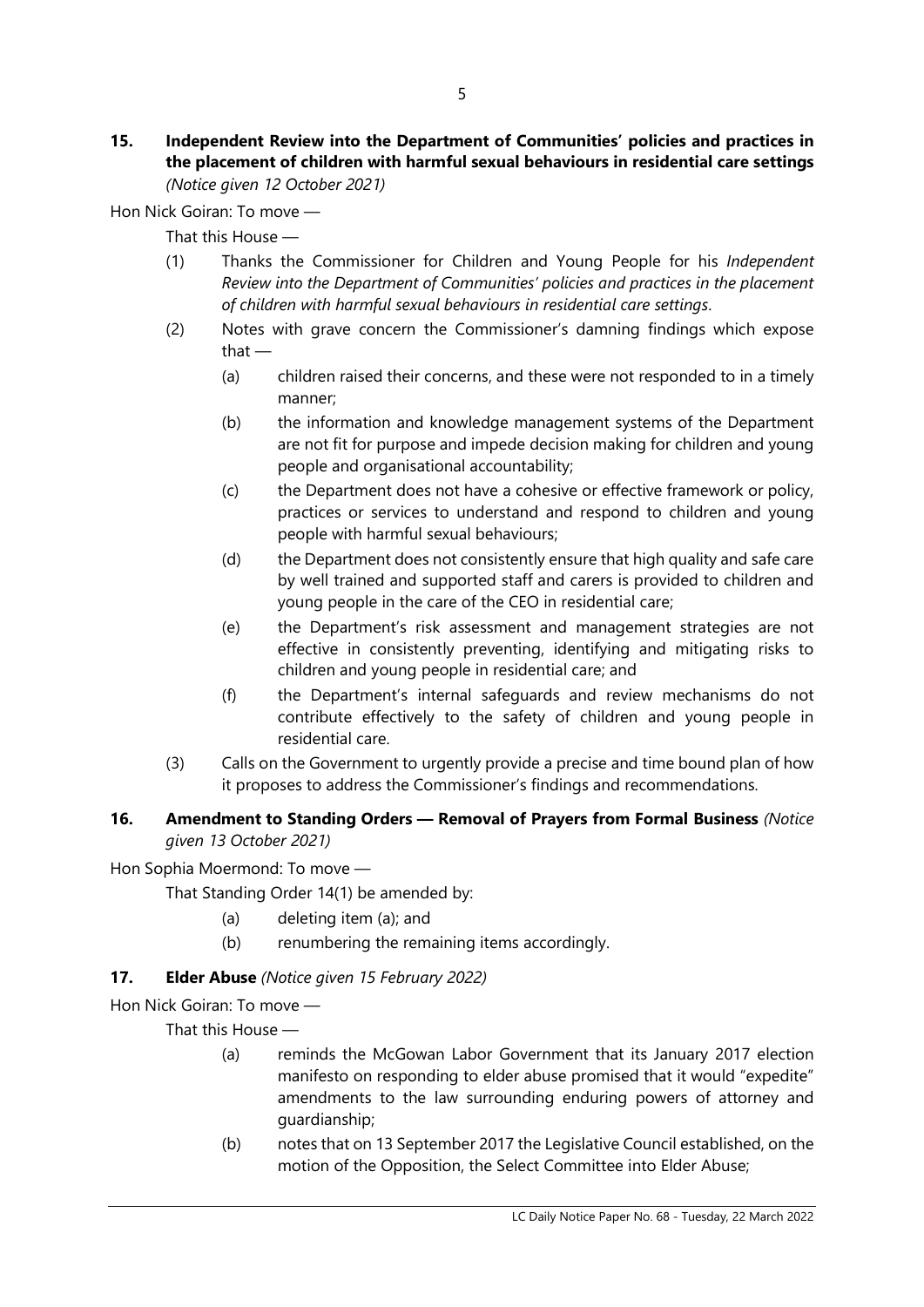- $(c)$  reminds the Government that the Select Committee's  $24<sup>th</sup>$  recommendation in its 2018 Final Report called on it to "act as a matter of urgency";
- (d) notes that more than 5 years have passed since the election promise was made;
- (e) expresses its deep concern about the impact on victims of elder abuse given its prevalence in our State and reports of an increase during the pandemic; and
- (f) calls on the Government to apologise for breaking trust with the victims, the electors and the Parliament, and to make amends without any further delay.

# 18. COVID-19 in 2022 (Notice given 24 February 2022)

Hon Dr Steve Thomas: To move —

That this House:

- (a) notes this State's lack of preparedness for the inevitable outbreak of COVID-19 in 2022 and the spread of the Omicron strain;
- (b) notes the constant changing of the State's COVID rules by the State Government, and that the lack of consistency is damaging to the business community in particular;
- (c) notes the lack of openness and accountability of the Government in making these changes, including not making the information used to make the decisions and thresholds and trigger points freely available;
- (d) notes that this arrogant willingness to keep the community in the dark is unnecessary and unjustified, as the vast majority of the community is mature enough to assess the situation rationally; and
- (e) calls on the McGowan Government to stop treating the Western Australian community with contempt, and provide them with consistent, clear and manageable rules for COVID and release all supporting data and information used to justify them and all thresholds for future actions.

# 19. Cultural Diversity (Notice given 17 March 2022)

Hon Martin Pritchard: To move —

That this House —

- (a) acknowledges the extraordinary work and contributions made in our local communities by Western Australians from culturally and linguistically diverse backgrounds, both individuals and groups; and
- (b) acknowledges the extraordinary benefits of multiculturalism to Australian society.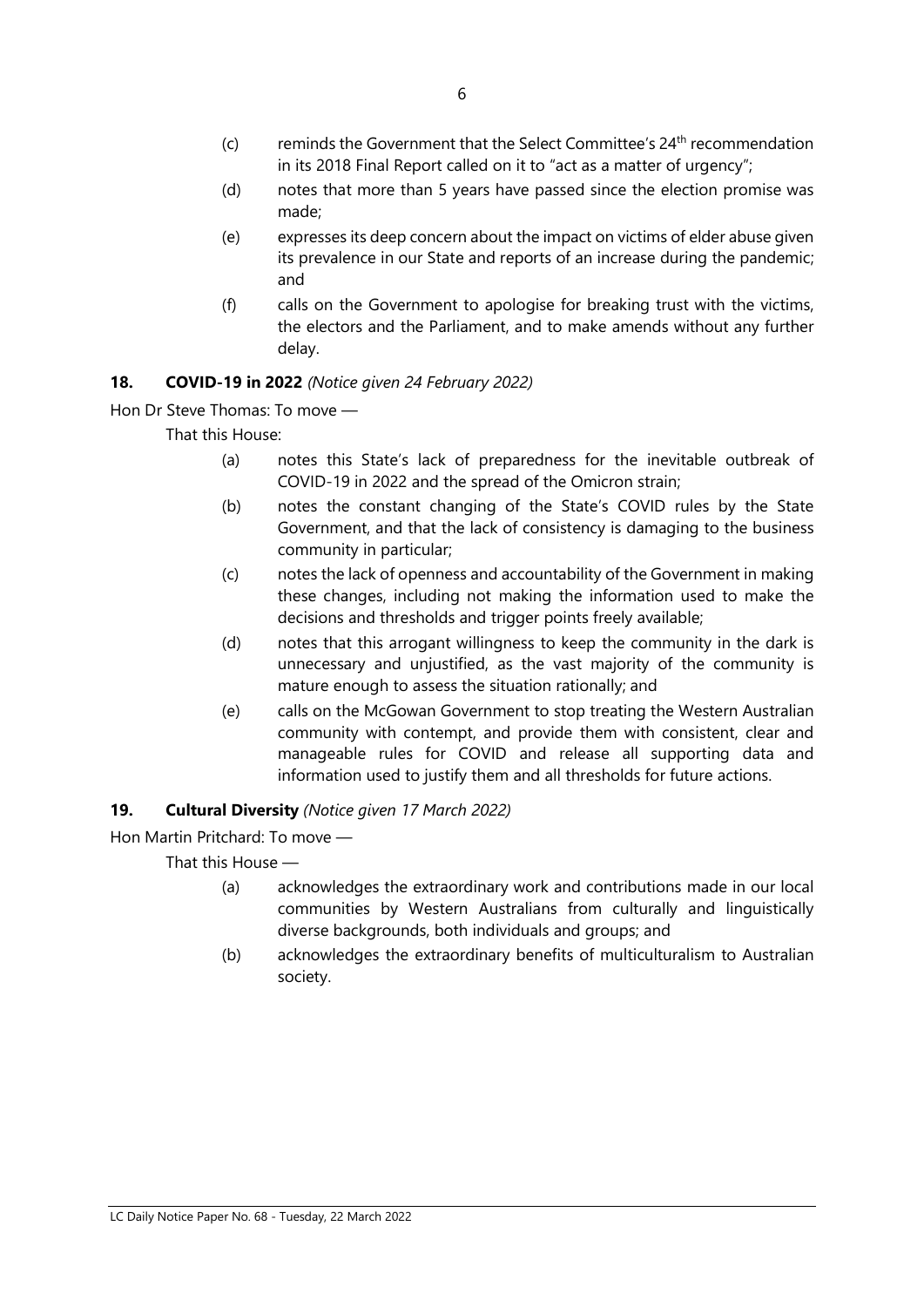# MOTIONS FOR DISALLOWANCE

 $\overline{a}$ 

 $\overline{a}$ 

 $\overline{a}$ 

 $\overline{a}$ 

1. City of Vincent Local Government Property Local Law 2021 (Notice given 17 March 2022 moves on 24 March 2022)

Hon Lorna Harper: To move —

That, pursuant to recommendation of the Joint Standing Committee on Delegated Legislation, the City of Vincent Local Government Property Local Law 2021 published in the Gazette on 30 November 2021 and tabled in the Legislative Council on 7 December 2021 under the Local Government Act 1995, be and is hereby disallowed. (Tabled Paper 960).

# ORDERS OF THE DAY

1. Conservation and Land Management Amendment Bill 2021 [LA 7-1] Minister for Emergency Services representing the Minister for Environment

Second reading adjourned (Thursday, 24 June 2021).

2. Transfer of Land Amendment Bill 2021 [LA 16-1] Leader of the House representing the Minister for Lands

Second reading adjourned (Thursday, 5 August 2021).

3. \*Fair Trading Amendment Bill 2021 [LC 19-1] Minister for Emergency Services representing the Minister for Commerce

Second reading adjourned (Wednesday, 23 June 2021).

See Standing Committee on Uniform Legislation and Statutes Review Report No. 133 (Tabled 10 August 2021).

cf SNP 19 Issue  $1 - 10$  August 2021.

4. \*Statutes (Repeals and Minor Amendments) Bill 2021 [LC 2-1] Parliamentary Secretary to the Attorney General

Second reading adjourned (Thursday, 6 May 2021).

See Standing Committee on Uniform Legislation and Statutes Review Report No. 135 (Tabled 31 August 2021).

5. \* Administration Amendment Bill 2021 [LA 13-2] Parliamentary Secretary to the Attorney General

Second reading adjourned (Tuesday, 7 September 2021). cf SNP 13 Issue 4 – 16 March 2022.

6. Criminal Appeals Amendment Bill 2021 [LA 35-1] Parliamentary Secretary to the Attorney General

Second reading adjourned (Wednesday, 8 September 2021).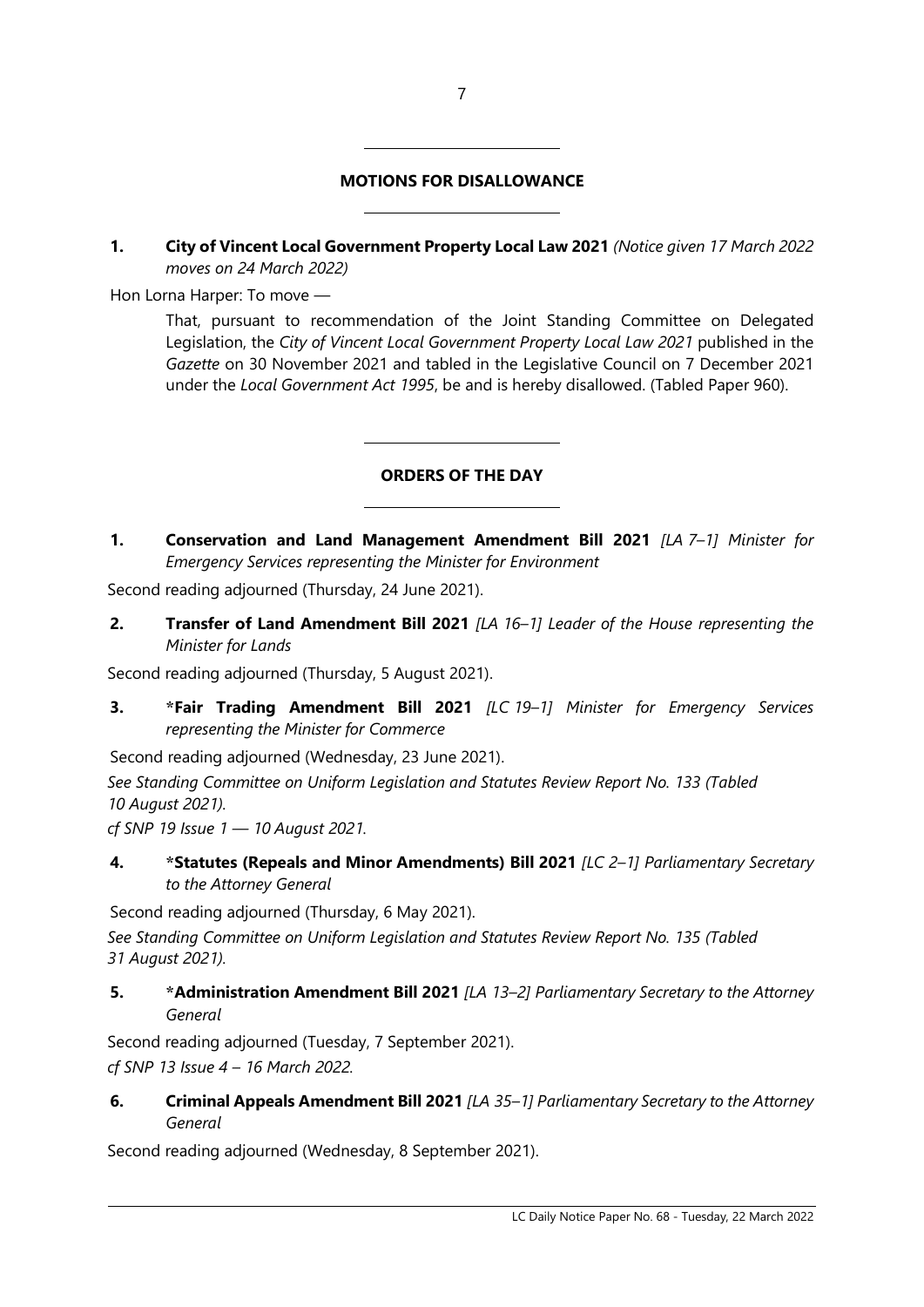7. \*Legal Profession Uniform Law Application (Levy) Bill 2021 [LA 32-1] Parliamentary Secretary to the Attorney General

Cognate debate with Legal Profession Uniform Law Application Bill 2021.

Committee (Thursday, 17 March 2022).

See Standing Committee on Uniform Legislation and Statutes Review Report No. 136 (Tabled 12 October 2021).

# 8. \*Legal Profession Uniform Law Application Bill 2021 [LA 31-2] Parliamentary Secretary to the Attorney General

Cognate debate with Legal Profession Uniform Law Application (Levy) Bill 2021. Committee progress clause 216 (Thursday, 17 March 2022).

cf SNP 31 Issue 3 – 9 March 2022.

See Standing Committee on Uniform Legislation and Statutes Review Report No. 136 (Tabled 12 October 2021).

9. Sentencing Legislation Amendment (Persons Linked to Terrorism) Bill 2021 [LA 38-2] Parliamentary Secretary to the Attorney General

Second reading adjourned (Tuesday, 26 October 2021).

10. Wittenoom Closure Bill 2021 [LA 28-1] Leader of the House representing the Minister for Lands

Second reading adjourned (Wednesday, 27 October 2021).

11. Civil Procedure (Representative Proceedings) Bill 2021 [LA 37-1] Parliamentary Secretary to the Attorney General

Second reading adjourned (Thursday, 28 October 2021).

12. Animal Resources Authority Amendment and Repeal Bill 2021 [LA 43-1] Minister for Emergency Services representing the Minister for Science

Second reading adjourned (Tuesday, 15 March 2022).

13. Firearms Amendment Bill 2021 [LA 59-2] Minister for Emergency Services representing the Minister for Police

Second reading adjourned (Wednesday, 16 March 2022).

14. Forest Products Amendment Bill 2021 [LA 50-1] Minister for Regional Development representing the Minister for Forestry

Second reading adjourned (Thursday, 17 March 2022).

15. Standing Committee on Procedure and Privileges — Report 61 — Progress Report: Supreme Court proceedings and matters of privilege raised in the 40<sup>th</sup> Parliament (Tabled 13 May 2021)

Consideration on the motion of Hon Simon O'Brien (Thursday, 13 May 2021) as follows —

That Recommendation 1 contained in Report 61 of the Standing Committee on Procedure and Privileges, Progress Report: Supreme Court proceedings and matters of privilege raised in the  $40^{th}$  Parliament, be adopted and agreed to.

See Tabled Paper 191 (Tabled 13 May 2021).

Recommendation 1 states —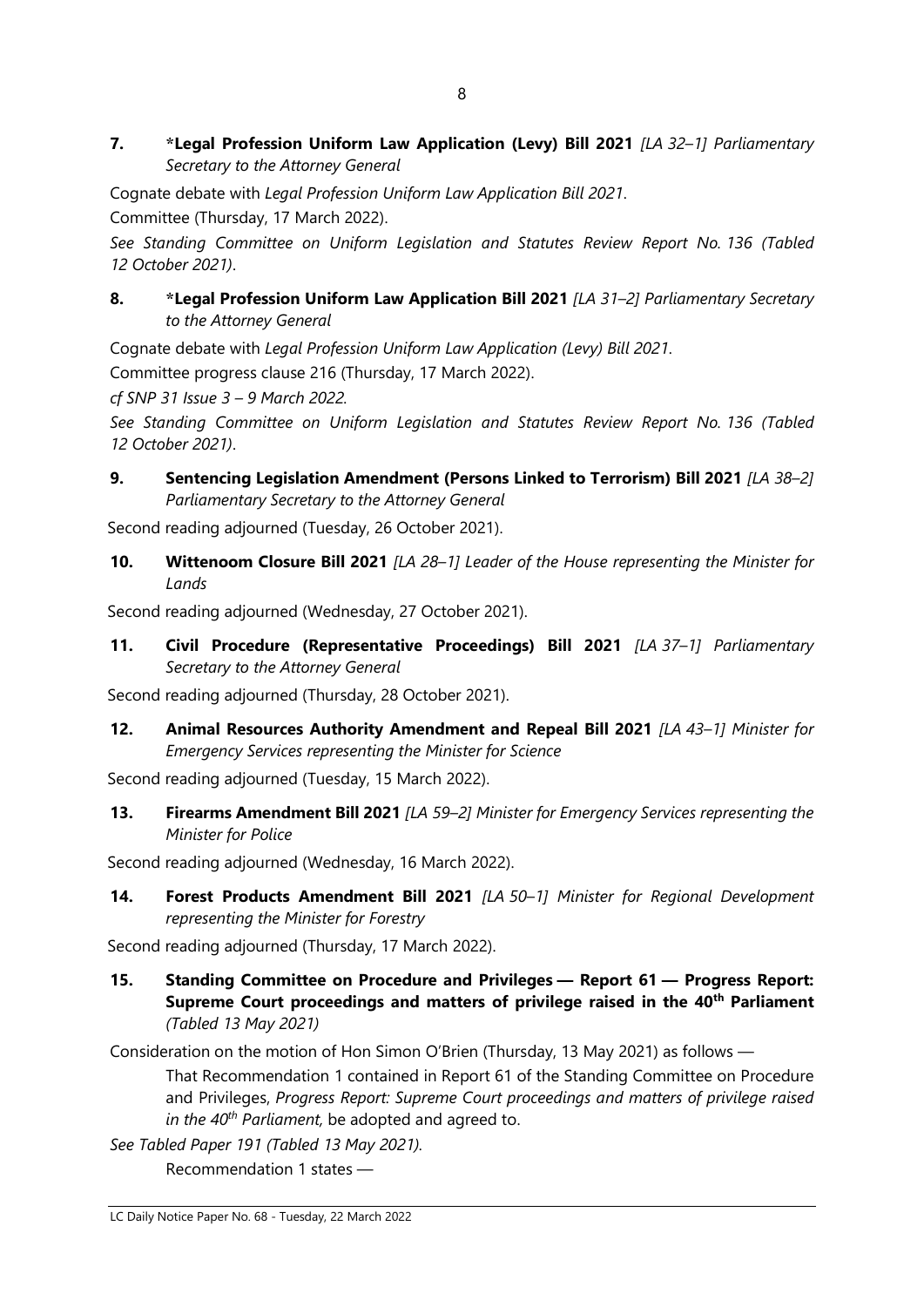A standing memorandum of understanding relating to the compulsory production of evidence and determinations as to material that is subject to parliamentary privilege be advanced between the Legislative Council and relevant investigative agencies, in accordance with the resolution of the Legislative Council of 5 September 2019.

#### 16. Standing Committee on Procedure and Privileges — Report 61 — Progress Report: Supreme Court proceedings and matters of privilege raised in the 40<sup>th</sup> Parliament (Tabled 13 May 2021)

Consideration on the motion of Hon Simon O'Brien (Thursday, 13 May 2021) as follows —

That Recommendation 2 contained in Report 61 of the Standing Committee on Procedure and Privileges, Progress Report: Supreme Court proceedings and matters of privilege raised in the  $40^{th}$  Parliament, be adopted and agreed to.

# See Tabled Paper 191 (Tabled 13 May 2021).

Recommendation 2 states —

The Committee recommends that the following matters be re-referred to the Procedure and Privileges Committee for inquiry and report:

In relation to the refusal by Ms Emily Roper, the Acting Director General of the Department of the Premier and Cabinet, to comply with a summons to attend and produce documents at 9.00am on Friday, 9 August 2019, issued by the Legislative Council Standing Committee on Procedure and Privileges, and the events leading up to that non-compliance:

- (1) Did Ms Emily Roper, or any other person or body, commit a contempt of the Legislative Council or any breach of its privileges?
- (2) If the Committee so finds that any contempt of the Legislative Council has been committed, or that any of the privileges of the Legislative Council have been breached, then what penalty, if any, should the Legislative Council impose for each contempt or breach?

# 17. Standing Committee on Procedure and Privileges — Report 61 — Progress Report: Supreme Court proceedings and matters of privilege raised in the 40<sup>th</sup> Parliament (Tabled 13 May 2021)

Consideration on the motion of Hon Simon O'Brien (Thursday, 13 May 2021) as follows —

That Recommendation 3 contained in Report 61 of the Standing Committee on Procedure and Privileges, Progress Report: Supreme Court proceedings and matters of privilege raised in the  $40^{th}$  Parliament, be adopted and agreed to.

See Tabled Paper 191 (Tabled 13 May 2021).

Recommendation 3 states —

The Committee recommends that the following matters be re-referred to the Procedure and Privileges Committee for inquiry and report:

In relation to the actions of Mr Darren Foster, the Director General of the Department of the Premier and Cabinet, in producing documents to the Corruption and Crime Commission relating to former Members of the Legislative Council without following a procedure that the Legislative Council or the Legislative Council Standing Committee on Procedure and Privileges had authorised for determining issues of parliamentary privilege: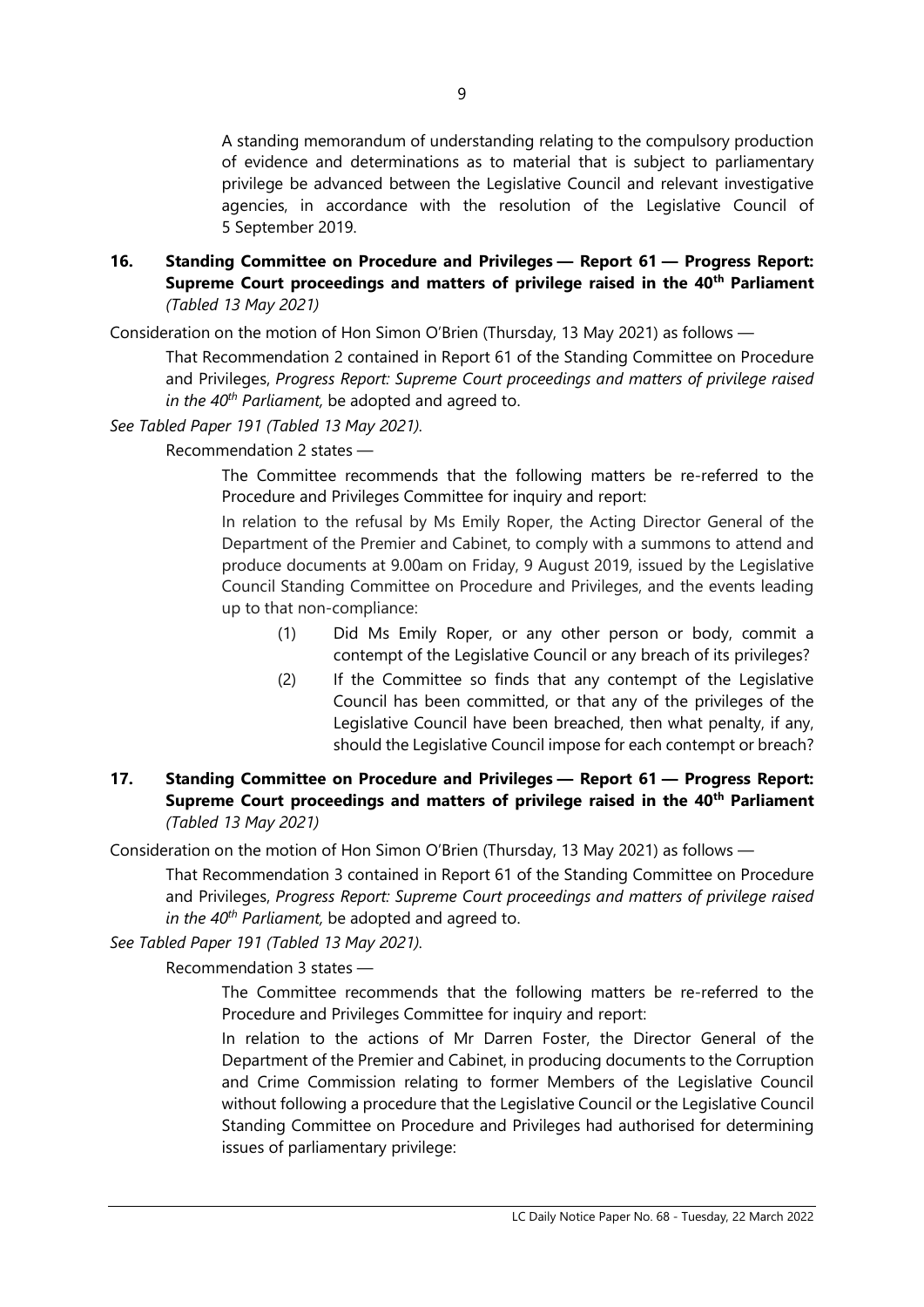- (1) Did Mr Darren Foster, or any other person or body, commit a contempt of the Legislative Council or any breach of its privileges?
- (2) If the Committee so finds that any contempt of the Legislative Council has been committed, or that any of the privileges of the Legislative Council have been breached, then what penalty, if any, should the Legislative Council impose for each contempt or breach?

# 18. Misuse of Drugs Amendment Bill 2021 [LC 23-1] Hon Dr Brian Walker

Second reading adjourned (Thursday, 3 June 2021).

19. Climate Change and Greenhouse Gas Emissions Reduction Bill 2021  $[LC 48-1]$ Hon Dr Brad Pettitt

Second reading adjourned (Thursday, 14 October 2021).

#### 20. Retail Trading Hours Amendment Bill 2021 [LC 62-1] Hon Wilson Tucker

Second reading adjourned (Thursday, 16 December 2021).

#### 21. Investment in Digital Inclusion (Moved 16 December 2021)

Resumption of debate adjourned (Thursday, 16 December 2021), on the motion of Hon Wilson Tucker as follows —

That this House:

- (a) recognises the benefits of digital inclusion, particularly in remote and regional areas of Western Australia;
- (b) notes that despite the rollout of the NBN, many regional Western Australians still lack network access and remain effectively digitally excluded; and
- (c) calls on the State Government to increase investment in initiatives to improve network access and digital inclusion for regional Western Australia.

Total time remaining on motion — 7 mins.

#### 22. St Patrick's Day (Moved 17 March 2022)

Resumption of debate adjourned (Thursday, 17 March 2022), on the motion of Hon Dr Brian Walker as follows —

Noting that today is St Patrick's Day, this House encourages all those celebrating to enthusiastically embrace the pot at the end of the rainbow.

Total time remaining on motion — 57 mins.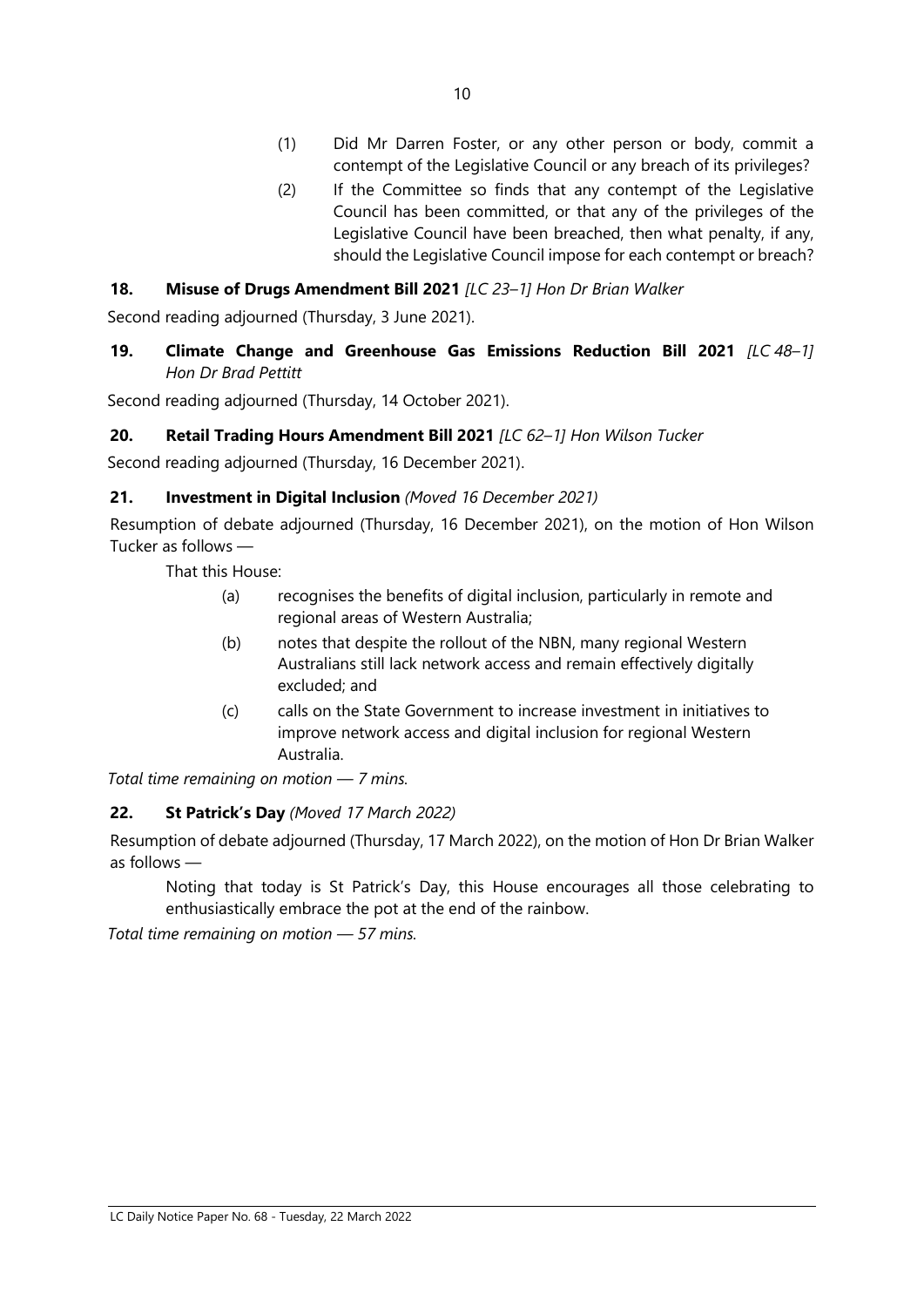#### SELECT COMMITTEES

#### 1. Select Committee into Cannabis and Hemp (Established 13 October 2021)

 $\overline{a}$ 

 $\overline{a}$ 

 $\overline{a}$ 

 $\overline{a}$ 

On the motion of Hon Dr Brian Walker as follows —

- (1) A Select Committee to be known as the Cannabis and Hemp Select Committee is established.
- (2) The Select Committee is to inquire into and report on the potential to amend the current legislation and regulations which apply to cannabis and hemp in Western Australia, with particular reference to —
	- (a) the current barriers to pharmaceutical nutraceutical use of cannabinoid products;
	- (b) medicinal cannabis, its prescription, availability and affordability; and
	- (c) the potential benefits and risks of permitting industrial hemp for human consumption.
- (3) The Select Committee shall consist of five members, namely: Hon Dr Brian Walker (Chair); Hon Matthew Swinbourn (Deputy Chair); Hon Jackie Jarvis; Hon Lorna Harper and Hon James Hayward.
- (4) The Select Committee may table interim reports, and is to table its final report by no later than 12 months after the committee has been established.

#### COMMITTEE INITIATED INQUIRIES

# 1. Standing Committee on Public Administration — Terms of Reference: Inquiry into the delivery of ambulance services in Western Australia (Notice given 22 June 2021)

Resolution of the Committee on 17 June 2021 to commence an Inquiry into the delivery of ambulance services in Western Australia with the following terms of reference —

- (a) how 000 ambulance calls are received, assessed, prioritised and despatched in the metropolitan area and in the regions;
- (b) the efficiency and adequacy of the service delivery model of ambulance services in metropolitan and regional areas of Western Australia;
- (c) whether alternative service delivery models in other jurisdictions would better meet the needs of the community; and
- (d) any other matters considered relevant by the Committee.

The Committee intends to table its report by March 2022.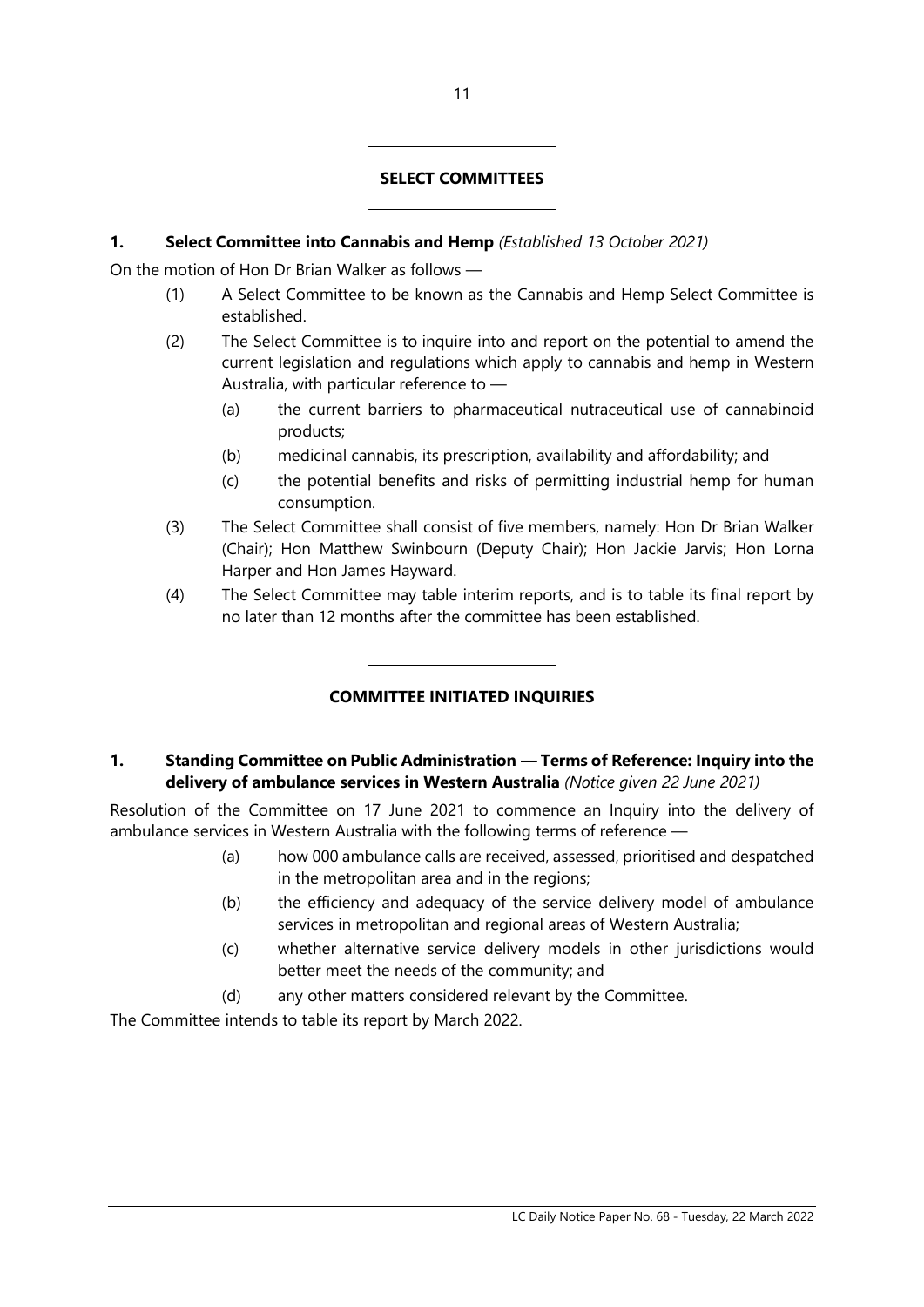Resolution of the Committee on 17 November 2021 to commence an Inquiry into the financial administration of homelessness services in Western Australia with particular focus on —

- (a) the current funding and delivery of services
- (b) 'All Paths Lead to a Home', Western Australia's 10-Year Strategy on Homelessness 2020-2030
- (c) existing data systems and how data informs service delivery
- (d) any other related matter.

 $\overline{a}$ 

 $\overline{a}$ 

Pursuant to Standing Order 163, Hon Steve Martin is substituted for Hon Nick Goiran and Hon Dan Caddy is substituted for Hon Samantha Rowe for the duration of this inquiry.

# CONSIDERATION OF COMMITTEE REPORTS

1. Joint Standing Committee on the Commissioner for Children and Young People — Report No. 3 — The merits of appointing a commissioner for Aboriginal children and young people (Tabled 18 November 2021)

Continuation of remarks Hon Jackie Jarvis — 8 mins (Wednesday, 16 March 2022) on the motion of Hon Neil Thomson that the report be noted.

See Tabled paper 896.

Time remaining on motion — 3 hours and 3 minutes. Government Response Tabled 16 March 2022 (Tabled Paper 1133).

2. Standing Committee on Estimates and Financial Operations — Report No. 85 — Consideration of the 2021-22 Budget Estimates (Tabled 30 November 2021)

Consideration. See Tabled paper 937. Government Response Tabled 15 February 2022 (Tabled Paper 1009).

3. Joint Standing Committee on the Commissioner for Children and Young People — Report No. 1 — Annual Report 2020–2021 (Tabled 16 September 2021)

Resumption of debate (Wednesday, 8 December 2021) on the motion of Hon Neil Thomson that the report be noted.

See Tabled paper 678.

Time remaining on motion  $-2$  hours.

Standing Order 110(2A) and (2B) applied — 10 November 2021, 8 December 2021.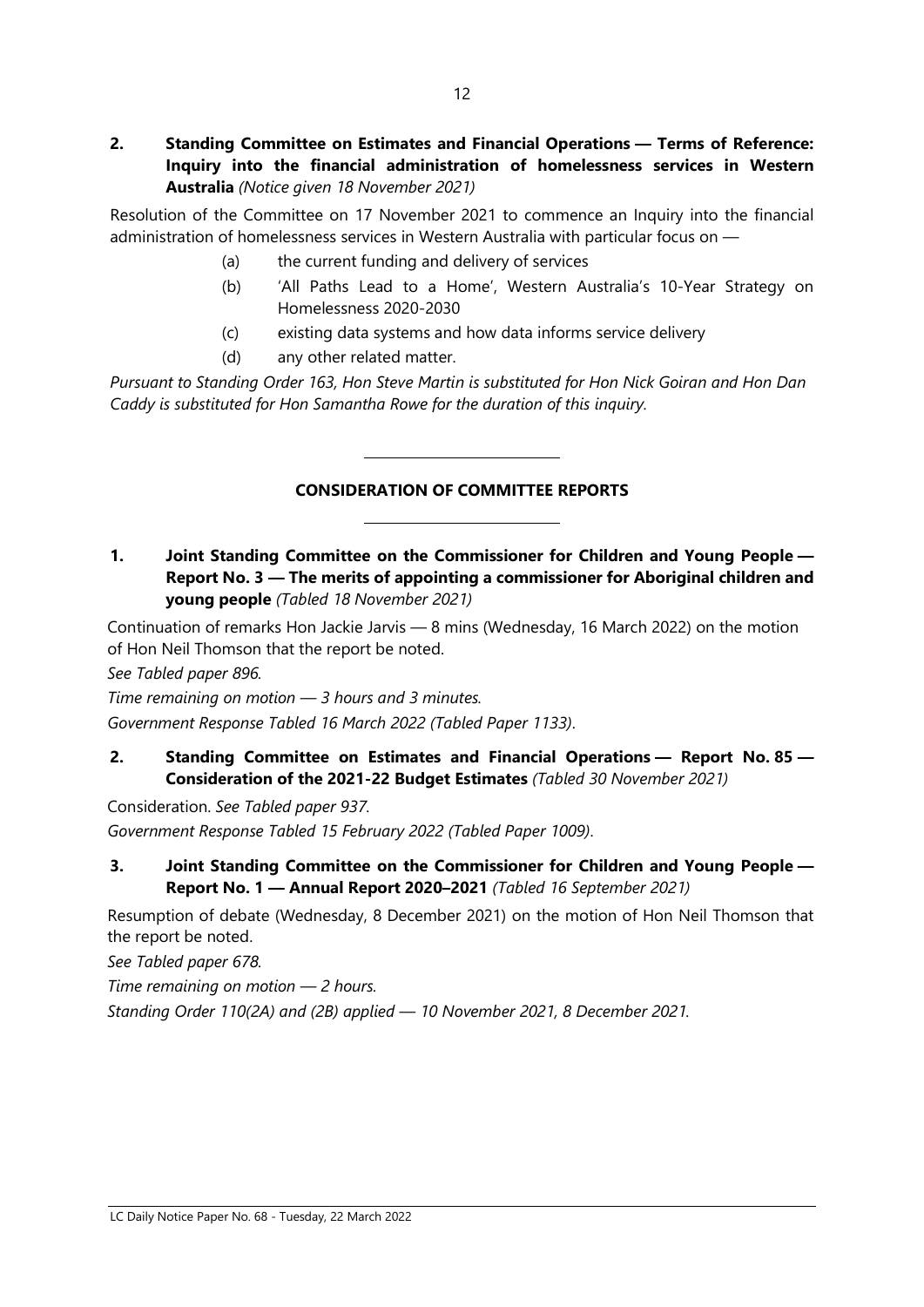4. Joint Standing Committee on the Corruption and Crime Commission — Report No. 1 — Annual Report 2020–21 (Tabled 9 September 2021)

Continuation of remarks Hon Jackie Jarvis — 6 mins (Wednesday, 16 February 2022) on the motion of Hon Dr Steve Thomas that the report be noted.

See Tabled paper 536.

Time remaining on motion — 1 hour.

- Standing Order 110(2A) and (2B) applied 15 September 2021, 27 October 2021, 16 February 2022.
- 5. Joint Standing Committee on the Corruption and Crime Commission Report No. 2 — If not the CCC … then where? An examination of the Corruption and Crime Commission's oversight of excessive use of force allegations against members of the WA Police Force (Tabled 9 September 2021)

Continuation of remarks Hon Nick Goiran — 4 min (Wednesday, 23 February 2022) on the motion of Hon Dr Steve Thomas that the report be noted.

See Tabled paper 537.

Government Response Tabled 30 November 2021 (Tabled Paper 913).

Time remaining on motion — 1 hour.

Standing Order 110(2A) and (2B) applied — 13 October 2021, 17 November 2021, 23 February 2022.

6. Joint Standing Committee on the Corruption and Crime Commission — Report No. 3 — 'A GOOD YEAR'. The work of the Parliamentary Inspector of the Corruption and Crime Commission (Tabled 24 February 2022)

Consideration. See Tabled paper 1085.

7. Joint Standing Committee on the Commissioner for Children and Young People — Report No. 2 — Report Review 2020-21: Examination of selected reports by the Commissioner for Children and Young People (Tabled 18 November 2021)

Continuation of remarks Hon Pierre Yang — 5 mins (Wednesday, 16 March 2022) on the motion of Hon Jackie Jarvis that the report be noted.

See Tabled paper 895.

Time remaining on motion  $-$  3 hours. Standing Order 110(2A) and (2B) applied — 16 March 2022.